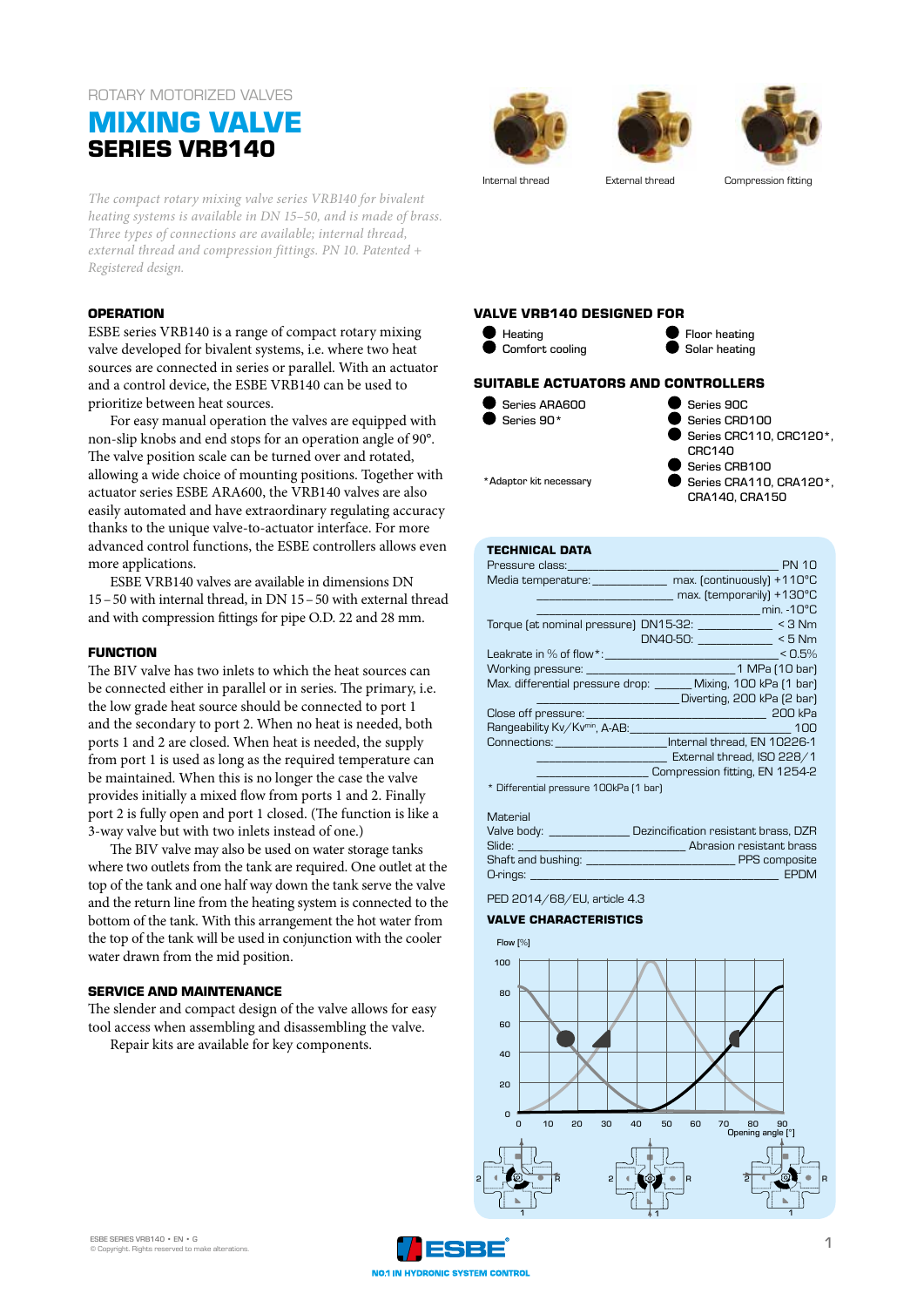# **MIXING VALVE SERIES VRB140**

### **INSTALLATION EXAMPLES**

All the examples of installation can be mirrored. The valve position scale can be turned over and rotated to fit a number of installation layouts and shall at the installation be fitted in the correct position as shown in the instruction for installation. The symbol markings of the valve ports (■●▲) minimize the risk of incorrect installation.





*Storage tank mixing*



*Parallel heat sources*





*Serial heat sources*

We would like to pinpoint to the existence of a German patent DE 19821256C5 affecting the usage of bivalent 4-way valves in liquid circulation heating systems. In this patent the usage of a 4-way bivalent valve in a type of heating system protected, in which 2 different heating circuits are operated in parallel, where the return of the first circuit is utilized as heatsource for the parallel second heat circuit. A typical application would be a primar heat circuit with a heatsource and a parallel floor heating, where the floorheating in a regulated manner is heated through its heatsource and the return from the primary circuit the return of the first heat circuit is utilized as alternative secondary heatsource for the floor heating. Such a utilization of our bivalent 4-way valve is without approval of the patent holder forbidden. All other applications our product group VRB are without restrictions possible.



*Storage tank loading*

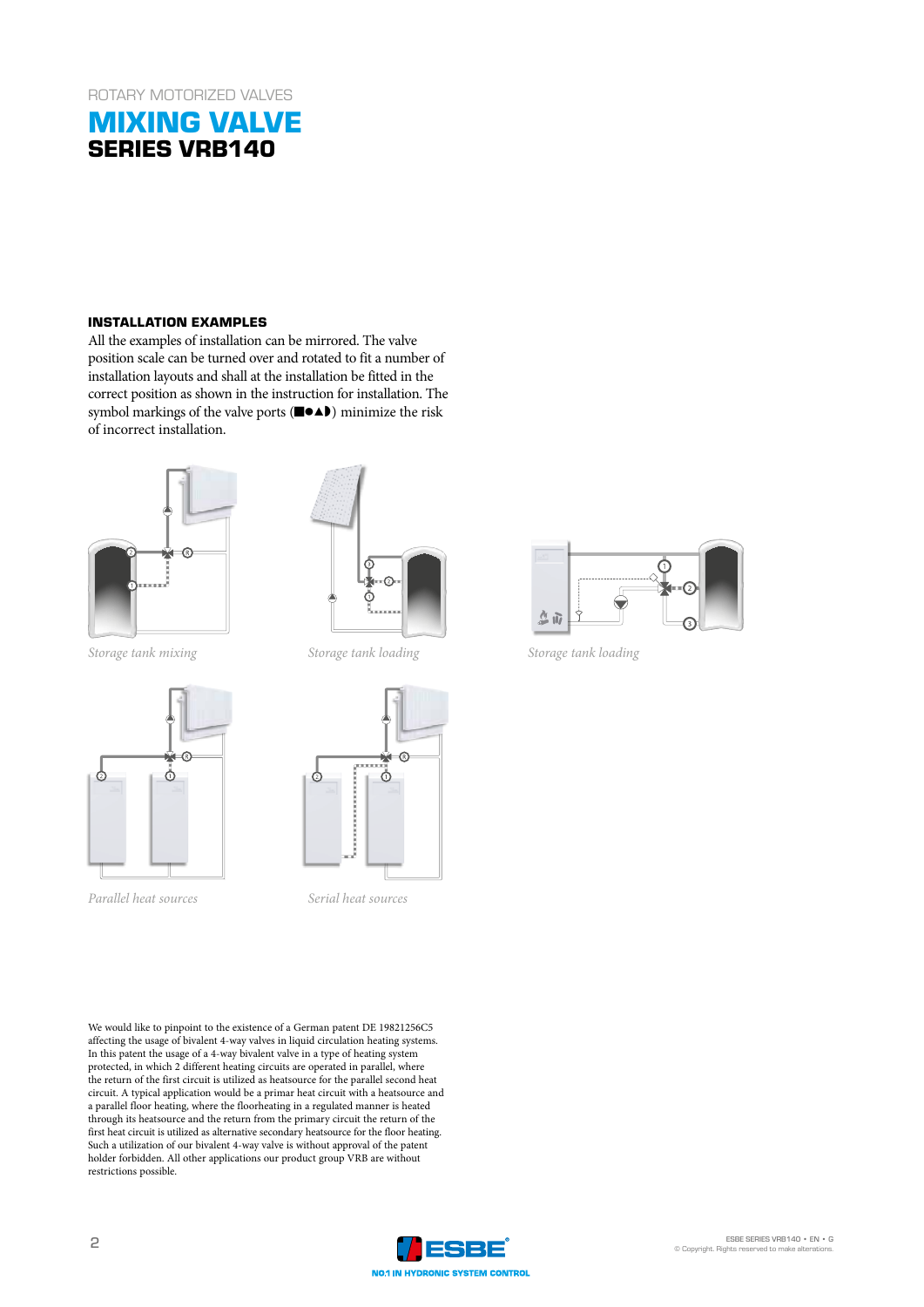# **MIXING VALVE SERIES VRB140**







# **SERIES VRB141, INTERNAL THREAD**

| Art. No. | Reference     | <b>DN</b> | Kvs* | <b>Connection</b> | А  | B   | C. | D  | <b>Weight</b><br>[kg] | <b>Note</b> |    |    |  |  |
|----------|---------------|-----------|------|-------------------|----|-----|----|----|-----------------------|-------------|----|----|--|--|
| 11660100 | <b>VRB141</b> | 15        | 2.5  | $Rp \frac{1}{2}$  | 36 | 72  | 32 | 50 | 0.40                  |             |    |    |  |  |
| 11660200 | <b>VRB141</b> |           |      |                   |    | 20  | 4  |    | 36                    | 72          | 32 | 50 |  |  |
| 11660300 |               |           | 6.3  | Rp 3/4"           |    |     |    |    | 0.52                  |             |    |    |  |  |
| 11660400 | <b>VRB141</b> | 25        | 10   | Rp 1"             | 41 | 82  | 34 | 52 | 0.80                  |             |    |    |  |  |
| 11660500 | <b>VRB141</b> | 32        | 16   | Rp 11/4"          | 47 | 94  | 37 | 55 | 1.08                  |             |    |    |  |  |
| 11662000 | <b>VRB141</b> | 40        | 25   | Rp 11/2"          | 53 | 106 | 44 | 62 | 1.98                  |             |    |    |  |  |
| 11662200 | <b>VRB141</b> | 50        | 35   | Rp 2"             | 60 | 120 | 46 | 64 | 2.65                  |             |    |    |  |  |

# **SERIES VRB142, EXTERNAL THREAD**

| B                                                 |               |           | C                     | Heat source 2<br>Return line<br>Heat source 1 |    |             |    |    |                |                                                                               |
|---------------------------------------------------|---------------|-----------|-----------------------|-----------------------------------------------|----|-------------|----|----|----------------|-------------------------------------------------------------------------------|
| <b>SERIES VRB141, INTERNAL THREAD</b><br>Art. No. | Reference     | <b>DN</b> | Kvs*                  | <b>Connection</b>                             | А  | $\mathbf B$ | C. | D  | Weight<br>[kg] | The flat-sided spindle top<br>points towards the sleeve input.<br><b>Note</b> |
| 11660100                                          | <b>VRB141</b> | 15        | 2.5                   | Rp 1/2"                                       | 36 | 72          | 35 | 50 | 0.40           |                                                                               |
| 11660200<br>11660300                              | <b>VRB141</b> | 20        | $\overline{4}$<br>6.3 | Rp 3/4"                                       | 36 | 72          | 32 | 50 | 0.52           |                                                                               |
| 11660400                                          | <b>VRB141</b> | 25        | 10                    | Rp 1"                                         | 41 | 82          | 34 | 52 | 0.80           |                                                                               |
| 11660500                                          | <b>VRB141</b> | 32        | 16                    | Rp 11/4"                                      | 47 | 94          | 37 | 55 | 1.08           |                                                                               |
| 11662000                                          | <b>VRB141</b> | 40        | 25                    | Rp 11/2"                                      | 53 | 106         | 44 | 62 | 1.98           |                                                                               |
| 11662200                                          | <b>VRB141</b> | 50        | 35                    | Rp 2"                                         | 60 | 120         | 46 | 64 | 2.65           |                                                                               |
| <b>SERIES VRB142, EXTERNAL THREAD</b><br>Art. No. | Reference     | <b>DN</b> | Kvs*                  | <b>Connection</b>                             | А  | B           | C. | D  | Weight<br>[kg] | <b>Note</b>                                                                   |
| 11660800<br>11662400                              | <b>VRB142</b> | 15        | 2.5<br>$\overline{4}$ | G 3/4"                                        | 36 | 72          | 32 | 50 | 0.40           |                                                                               |
| 11660900<br>11661000                              | <b>VRB142</b> | 20        | $\overline{a}$<br>6.3 | G 1"                                          | 36 | 72          | 32 | 50 | 0.52           |                                                                               |
| 11661100                                          | <b>VRB142</b> | 25        | 10                    | G 11/4"                                       | 41 | 82          | 34 | 52 | 0.80           |                                                                               |
| 11661200                                          | <b>VRB142</b> | 32        | 16                    | G 11/ <sub>2</sub> "                          | 47 | 94          | 37 | 55 | 1.08           |                                                                               |
| 11662100                                          | <b>VRB142</b> | 40        | 25                    | G 2"                                          | 53 | 106         | 44 | 62 | 1.99           |                                                                               |
| 11662300                                          | <b>VRB142</b> | 50        | 35                    | G 21/4"                                       | 60 | 120         | 46 | 64 | 2.65           |                                                                               |
| <b>SERIES VRB143, COMPRESSION FITTING</b>         |               |           |                       |                                               |    |             |    |    |                |                                                                               |
| Art. No.                                          | Reference     | <b>DN</b> | Kvs*                  | <b>Connection</b>                             | A  | B           | C. | D  | Weight<br>[kg] | <b>Note</b>                                                                   |
| 11661500<br>11661600                              | <b>VRB143</b> | 20        | 4<br>6.3              | <b>CPF 22 mm</b>                              | 36 | 72          | 32 | 50 | 0.40           |                                                                               |
| 11661700                                          |               |           |                       |                                               |    |             |    |    |                |                                                                               |

### **SERIES VRB143, COMPRESSION FITTING**

| Art. No. | Reference     | <b>DN</b> | Kvs* | Connection       | А         |    | C  | D  | Weight<br><b>Tkg</b> | $\mathsf{Note}^!$ |  |
|----------|---------------|-----------|------|------------------|-----------|----|----|----|----------------------|-------------------|--|
| 11661500 | <b>VRB143</b> |           |      | 4                | CPF 22 mm | 36 | 72 | 32 |                      |                   |  |
| 11661600 |               | 20        | 6.3  |                  |           |    |    | 50 | 0.40                 |                   |  |
| 11661700 | <b>VRB143</b> | 25        | 6.3  | <b>CPF 28 mm</b> | 36        | 72 | 32 | 52 | 0.45                 |                   |  |